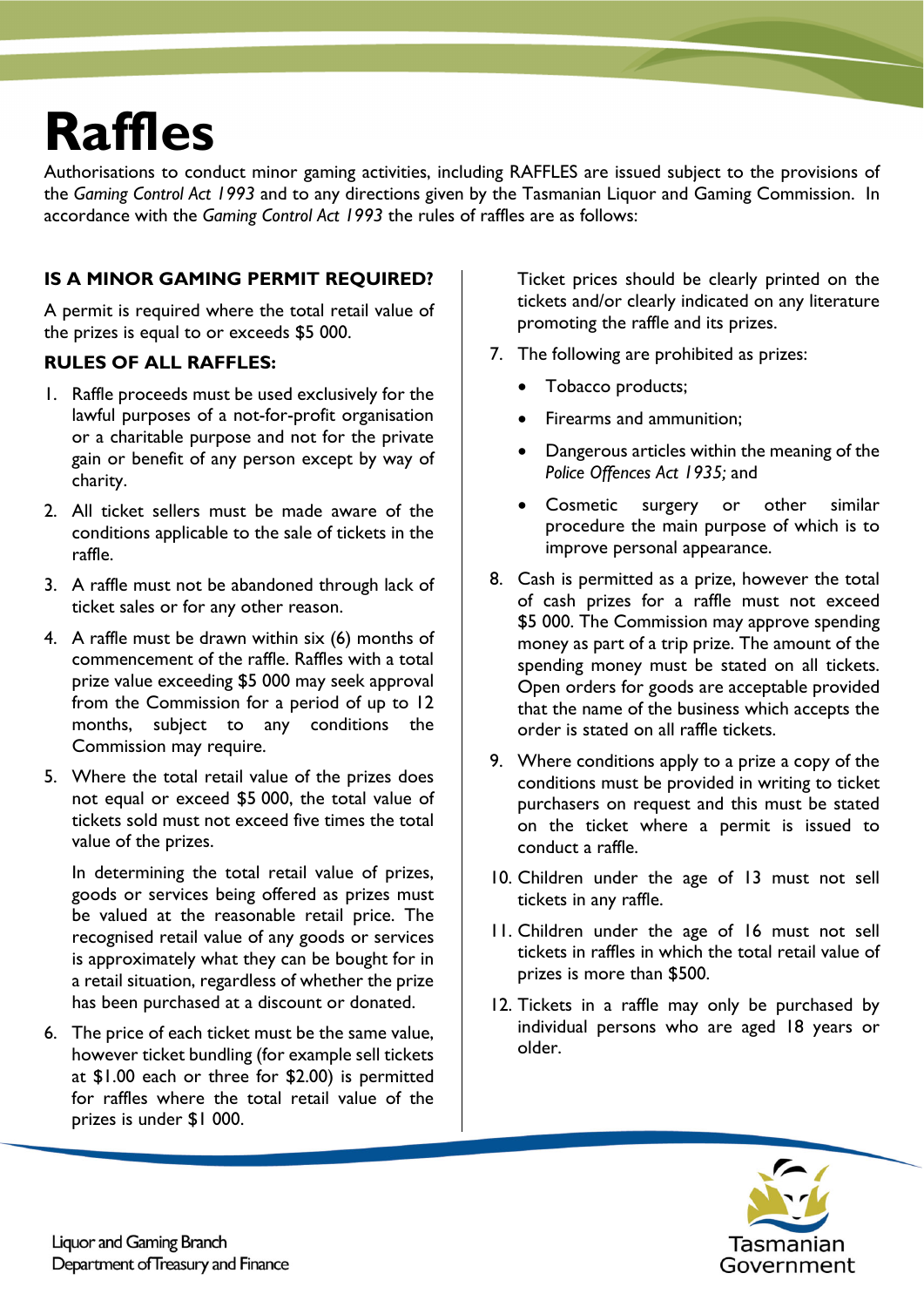- 13. Raffle tickets must not be sold "door to door". Books of tickets must not be distributed to persons who have not agreed to sell them. Unsolicited tickets must not be distributed.
- 14. An independent person not associated with the organisation must draw the raffle at a venue which is accessible to the public.
- 15. No condition may be imposed that requires a winner of a prize to be present at the draw in order to claim the prize.
- 16. Raffle ticket butts must be drawn from a barrel or other large suitable container. There must be sufficient room in the barrel or container for the butts to be mixed freely. No other form of selecting prize winners, including electronic draw methods, may be used without prior approval from the Commission.
- 17. The method of the draw must allow each ticket in the draw a random and equal chance of being drawn. If there is more than one prize being offered, the first ticket drawn must win first prize and so on. First prize is defined as being the most valuable prize offered in the raffle. "Reverse Draw" raffles are prohibited. Approval by the Commission is necessary if any other means for determining prize winners is proposed.

#### **What is a reverse draw?**

A reverse draw is any draw which does not meet the requirement that the first ticket drawn must win the first prize, the second ticket must win the second prize, and so on.

'Last man standing' raffles, where tickets are drawn from least valuable to most valuable in order to increase anticipation, are therefore only permissible where the tickets are predrawn before calling any prize winners.

18. The raffle may only be conducted with the written authority of the governing body of the community or charitable organisation to benefit from the raffle.

#### **RAFFLES WITH A PRIZE VALUE EXCEEDING \$5 000:**

- 19. A minor gaming permit is required.
- 20. An individual activity notification must be lodged with the Commission at least seven (7) days prior to conducting the raffle and approval must be granted prior to commencing the raffle.
- 21. The responsible person who applies for a minor gaming permit to conduct a raffle shall be issued with the permit and be held responsible for its proper conduct.
- 22. As a holder of a minor gaming permit there is a duty to comply with the conditions of raffles. The *Gaming Control Act 1993* provides for a fine up to 50 Penalty Units for failure to do so.
- 23. No employees/office bearers of the organisation or their relatives\* may purchase raffle tickets.
- 24. Each raffle ticket must contain all of the information as detailed on the "Raffle Ticket Sample." Where the total retail value of the prizes exceeds \$10 000, the total number of tickets in the draw must also be included.
- 25. All raffle ticket butts must show the purchaser's name and contact details. Ticket sellers must ensure that sufficient information is obtained from the ticket purchaser to identify and locate the person to whom the ticket is sold.
- 26. All money from ticket sales must be received directly by the organisation and banked into a bank account operated by the organisation within two working days after it is received.
- 27. If the organisation uses a third party or marketing company to promote the raffle, this must be stated on each raffle ticket.
- 28. Any changes to the conduct of the raffle after the permit has been issued must first be approved by the Commission.
- 29. A proper record of the receipts and payments of the raffle must be kept for a period of seven years after the raffle has been drawn. The Commission may ask for this information.

\* A relative is defined as a close family member connected by blood, marriage or adoption, including defacto partners, but not extending beyond the immediate family.

- 30. The permit holder must ensure the following accurate records are kept:
	- 1. the disposition of funds after the finalisation of the raffle;
	- 2. all tickets which have been issued;
	- 3. details of the distribution of prizes; and
	- 4. bank statements clearly identifying all transactions related to the conduct of the raffle.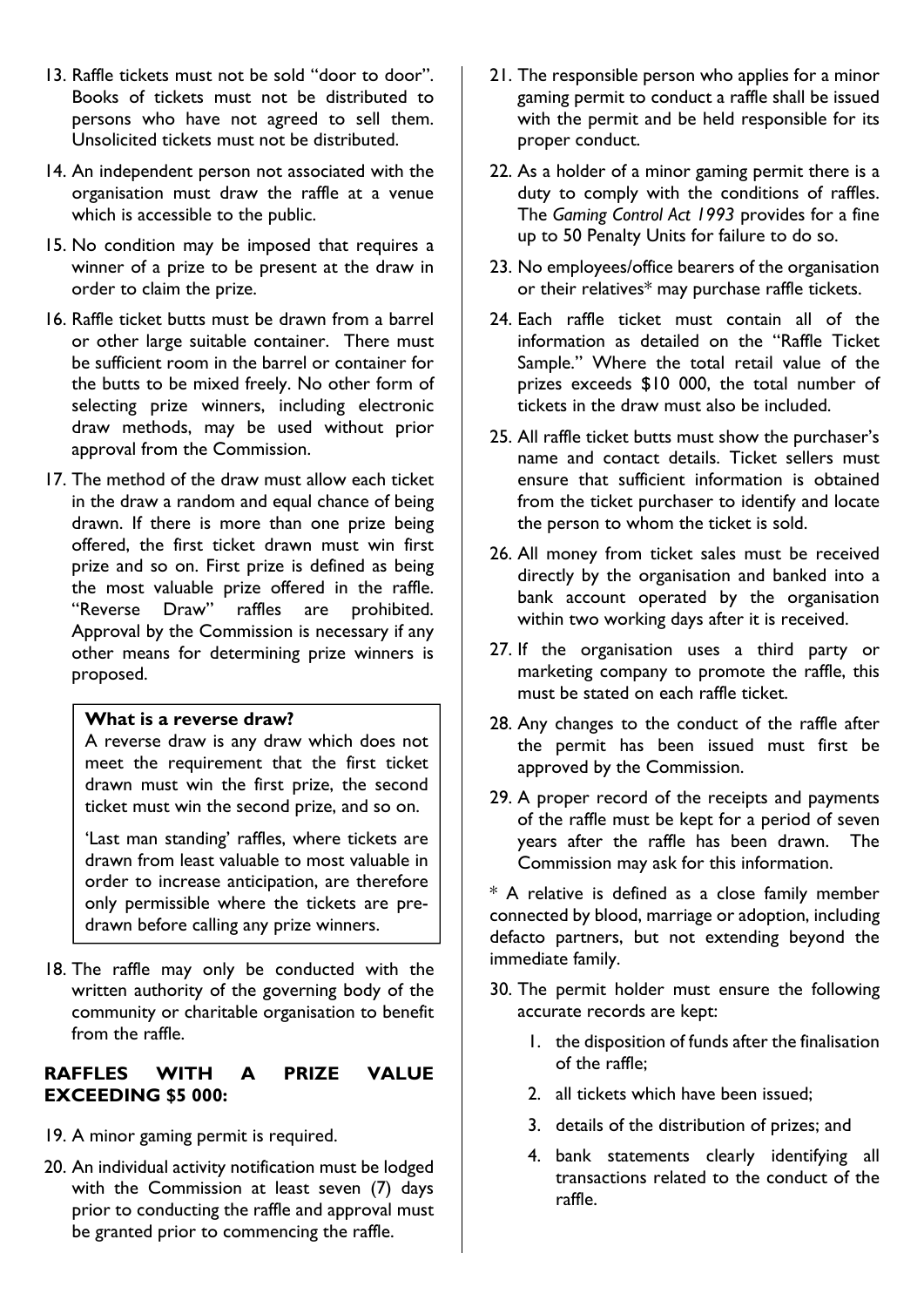- 31. In the event that a winner does not claim a prize in a raffle and/or the person who conducted the raffle cannot, after a reasonable effort, find a winner of a prize, the person who conducted the raffle must:
	- 1. Ensure that a prize is retained for one year after the draw; or
	- 2. If the prize is livestock or property of a perishable nature, sell the prize in a way that brings a reasonable price and retain the proceeds (after deducting the reasonable costs of the sale) for one year after the draw; or
	- 3. If the prize has still not been claimed after one year, the organisation must sell or otherwise dispose of the prize, if this has not already been done; and
	- 4. pay the proceeds (after deducting the reasonable costs of the sale of disposal) to the Treasurer for payment into the Consolidated Fund.
- 32. For raffles with a prize value in excess of \$10 000 a detailed financial statement of receipts and payments resulting from the conduct of the raffle, certified by the auditor, must be submitted to the Commission within six (6) weeks of the drawing date of the raffle.

The financial statements must detail:

- a breakdown of income from ticket sales and expenditure, including administration costs;
- the number of tickets which are issued for sale;
- the number of tickets (if any) which are returned unsold and subsequently reissued for sale;
- the number of tickets which are sold by the time of drawing;
- a reconciliation of the tickets printed, a reconciliation of the number of tickets issued, a reconciliation of the number of tickets sold with the money received from their sale and an explanation for any discrepancies; and
- steps taken to have missing tickets returned.
- 33. The Tasmanian Liquor and Gaming Commission may require a bank guarantee or a security

deposit to the value of the raffle prizes. The deposit would be retained until after verification of distribution of the prizes.

#### **RECORDS TO BE RETAINED**

34. All records in relation to the raffle must be retained for a minimum of seven (7) years.

\_\_\_\_\_\_\_\_\_\_\_\_\_\_\_\_\_\_\_\_\_\_\_\_\_\_\_\_\_\_\_\_\_\_\_\_\_

\_\_\_\_\_\_\_\_\_\_\_\_\_\_\_\_\_\_\_\_\_\_\_\_\_\_\_\_\_\_\_\_\_\_\_\_\_

#### **HOW TO APPLY TO CONDUCT A RAFFLE**

- (a) If you have not already done so, complete an application form for a **minor gaming permit** which is obtainable from the Tasmanian Liquor and Gaming Commission or from the website www.gaming.tas.gov.au and follow the prompts for minor gaming.
- (b) Attach a copy of the constitution of the organisation, unless one has previously been sent to the Commission. If the organisation is incorporated, attach Memorandum and Articles of Association or organisation rules and/or objectives.
- (c) Pay the minor gaming permit fee. If required, the applicant must also pay any reasonable costs incurred by the Commission relating to an investigation into a minor gaming permit application if the Commission exercises its discretion to conduct an investigation.
- (d) A permit will usually be issued within two working days if the above instructions have been complied with.
- (e) Once your permit is obtained, to conduct a raffle an **Individual Activity Notification** form must be completed and lodged at least 7 days prior to conducting the game. A likeness, sketch or printers proof of the raffle tickets must be submitted with the form. The raffle ticket example must contain all of the information included on the "Raffle Ticket Sample"